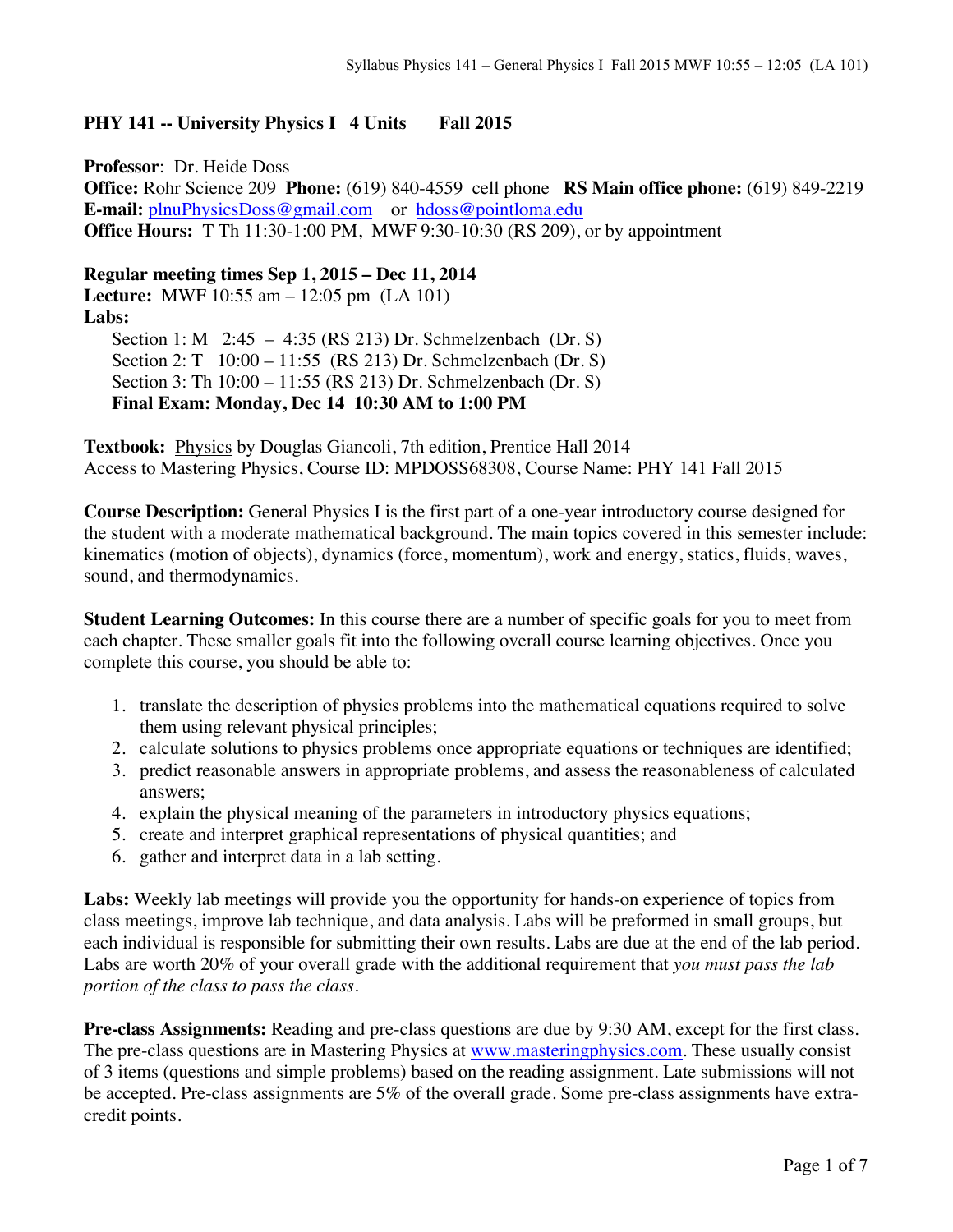**Homework:** Weekly homework assignments include reading, pre-class questions found in Mastering Physics at www.masteringphysics.com, and end-of chapter problems in Mastering Physics at www.masteringphysics.com. The end-of-chapter problems are 15% of your overall grade and are due by 9:30 AM on the due date listed in the syllabus. Points earned during class and class projects that might come up during the semester will also be included in the homework grade.

**Tests:** There will be five in-class tests during the semester (each worth 9% of your overall grade) and one comprehensive final exam (worth 15% of your overall grade). Partial credit for non-multiple choice problems will be given for correct reasoning at any step of a problem, but only if it is communicated clearly enough for me to understand. For problems that call for solution or explanation, no credit will be given for an answer alone; the method or reasoning must also be shown. No make-up exams are allowed except for warranted circumstances. *You must take ALL the exams in order to pass the class*.

**Final Exam Policy:** Successful completion of this class requires taking the final examination **on its scheduled day, Monday December 14, 2014, 10:30 AM – 1:00 PM**. The final examination schedule is posted on the Class Schedules site. **No requests for early examinations or alternative days will be approved**.

**Final Grade:** The points you receive during the course are weighted accordingly:

| Component   | Weight                    |
|-------------|---------------------------|
| Pre-Class   | $5\%$                     |
| Homework    | 15%                       |
| Lab         | 20%                       |
| Tests $(5)$ | 45%<br>(equally weighted) |
| Final Exam  | 15%                       |
|             |                           |

The grade you earn in this course is based on the following scale:

|         | A-                                                                                        | $B+$ | $\mathsf{B}$ | $B -$ | $C+$ |      |                         |      |                       |                 |
|---------|-------------------------------------------------------------------------------------------|------|--------------|-------|------|------|-------------------------|------|-----------------------|-----------------|
| $S \ge$ | $\vert 91.5 \vert 89.5 \vert 86.5 \vert 82.5 \vert 79.5 \vert 76.5 \vert 72.5 \vert 69.5$ |      |              |       |      |      |                         |      | 66.5                  | 62.5            |
| 91.5    | $ S_{\ge}$ $ S_{\ge}$ $ S_{\ge}$ $ S_{\ge}$ $ S_{\ge}$ $ S_{\ge}$ $ S_{\ge}$              |      |              |       |      |      | $ S_{\ge} $ $ S_{\ge} $ |      | $\Rightarrow$ S $\ge$ | $\Rightarrow$ S |
|         | 89.5                                                                                      | 86.5 | 82.5         | 79.5  | 76.5 | 72.5 | 69.5                    | 66.5 | 62.5                  | 59.5            |

**Attendance and Participation:** Regular and punctual attendance at all classes is considered essential. Some activities through this course occur only during class time and cannot be made-up. Let me know in advance if you must miss class. Attendance is one factor used in determining borderline grades. If absences become excessive, you will be required to meet with me and the situation will be dealt with on a case-by-case basis.

**Academic Integrity and Honesty:** All students are expected to uphold the highest standards of honesty and integrity in their academic work. Cheating or plagiarism may result at a minimum in failure on the assignment and may result in an automatic failure in this course. Students should demonstrate academic honesty by doing original work and by giving appropriate credit to the ideas of others. As explained in the university catalog, academic dishonesty is the act of presenting information, ideas, and/or concepts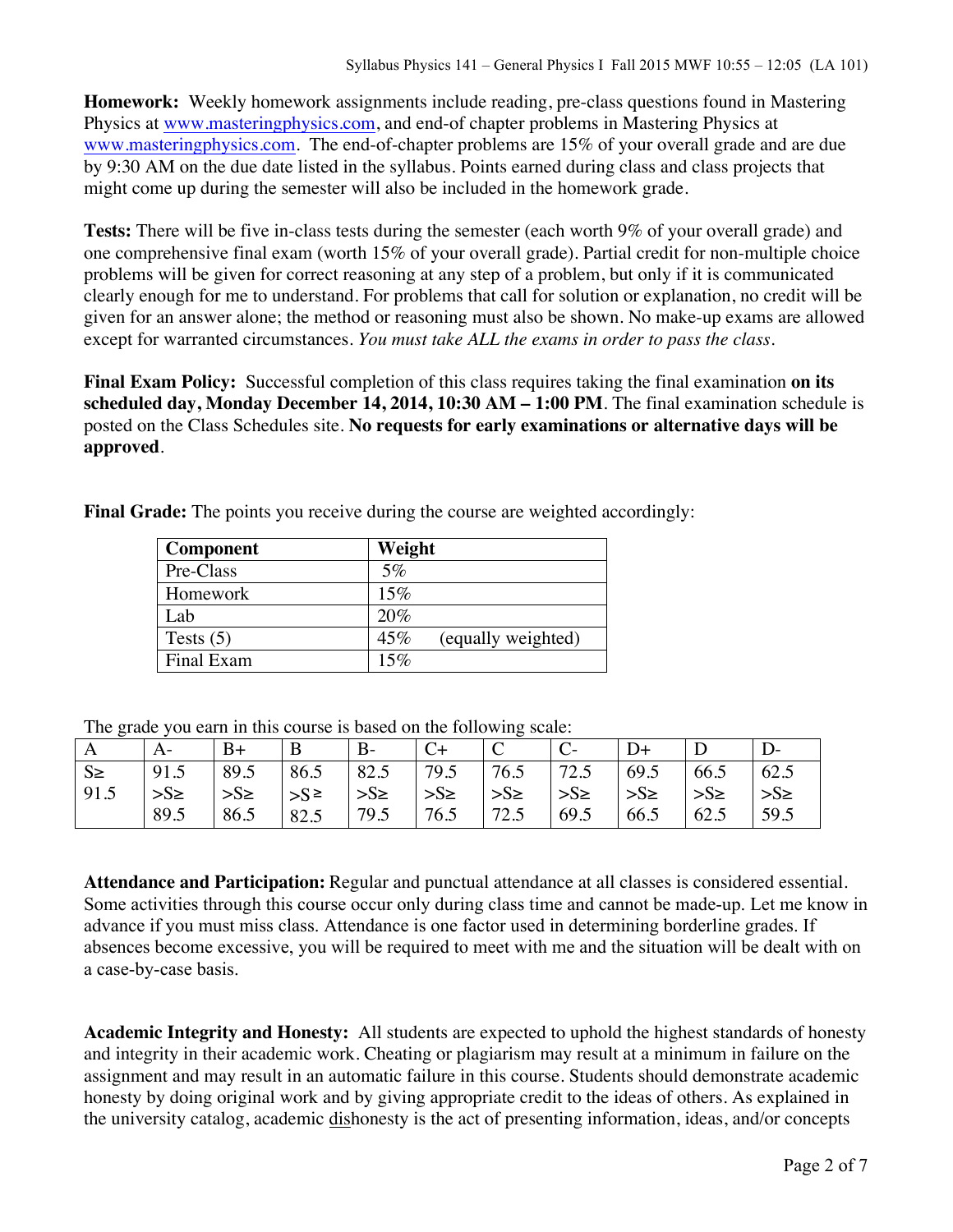as one's own when in reality they are the results of another person's creativity and effort. Violations of university academic honesty include cheating, plagiarism, falsification, aiding the academic dishonesty of others, or malicious misuse of university resources. A faculty member who believes a situation involving academic dishonesty has been detected may assign a failing grade for a) that particular assignment or examination, and/or b) the course following the procedure in the university catalog. Students may appeal also using the procedure in the university catalog. See the university catalog, Academic Policies for further information.

**Academic Accommodations**: While all students are expected to meet the minimum academic standards for completion of this course as established by the instructor, students with disabilities may require academic accommodations. At Point Loma Nazarene University, students requesting academic accommodations must file documentation with the Disability Resource Center (DRC), located in the Bond Academic Center. Once the student files documentation, the Disability Resource Center will contact the student's instructors and provide written recommendations for reasonable and appropriate accommodations to meet the individual needs of the student. See Academic Policies in the undergraduate academic catalog. This policy assists the university in its commitment to full compliance with Section 504 of the Rehabilitation Act of 1973, the Americans with Disabilities (ADA) Act of 1990, and ADA Amendments Act of 2008, all of which prohibit discrimination against students with disabilities and guarantees all qualified students equal access to and benefits of PLNU programs and activities.

**FERPA Policy:** In compliance with federal law, neither PLNU student ID nor social security number should be used in publicly posted grades or returned sets of assignments without student written permission. This class will meet the federal requirements by distributing grades and papers individually. Also, in compliance with FERPA, you will be the only person given information about your progress in this class unless you have designated others to receive it in the "Information Release" section of the student portal. See Policy Statements in the undergrad academic catalog.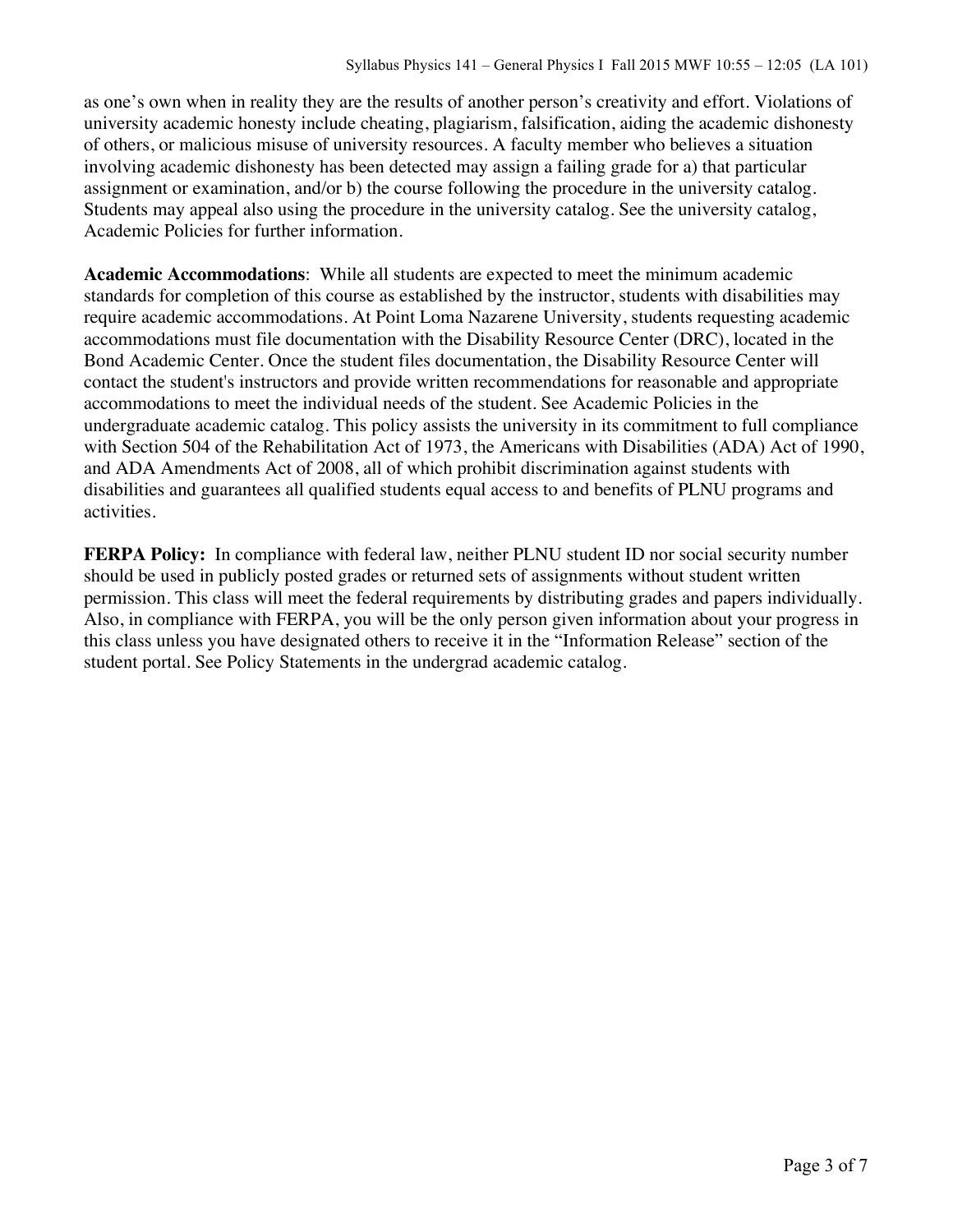| Tentative Syllabus – subject to updates                                                             |  |
|-----------------------------------------------------------------------------------------------------|--|
| Pre-class assignments due by 9:30 AM on day of class. Mastering physics assignments due by 9:30 AM. |  |

| <b>Date</b>         | <b>Topics</b>                           | <b>Assignments</b>                       | Labs $(M, T, Th)$                           |
|---------------------|-----------------------------------------|------------------------------------------|---------------------------------------------|
| 9/1/15              | The nature of science, physics and its  | $1.1 - 1.4$                              | M Lab 1 (9/1/15):                           |
| $T =$               | relationship to other fields, models,   | pre-class 1 due 9/2/14                   | Measurements and                            |
| <b>Monday</b>       | theories, and laws, measurement and     | $MP$ ch $1$                              | Estimation                                  |
| schedule            | uncertainty, significant figures        | HW Intro to Mastering                    |                                             |
|                     |                                         | Physics due 9/5                          |                                             |
| 9/2/15              | Units, standards, SI system,            | $1.5 - 1.8$ , 2.1-2.3                    | Th Lab 1 (9/3/15):                          |
| W                   | converting units, order of magnitude,   | pre-class1 & 2 due                       | Measurements and                            |
|                     | estimating, dimensions and              | $MP$ ch 1                                | Estimation                                  |
|                     | dimensional analysis. Reference         | MP ch 2                                  |                                             |
|                     | Frames and Displacement, average        |                                          |                                             |
|                     | velocity, instantaneous velocity        |                                          |                                             |
| 9/4/15              | Acceleration, motion at constant        | $2.4 - 2.7$                              |                                             |
| $\mathbf F$         | acceleration, solving problems, freely  | pre-class 3 due                          |                                             |
|                     | falling objects                         | MP ch 1 due                              |                                             |
| $\overline{9}/7/15$ | <b>NO CLASSES - LABOR DAY</b>           | MP ch 2                                  | T Lab 1 (9/8/15):                           |
| M                   |                                         | HW Intro to Mastering<br>Physics due 9/5 | Measurements & Estimation                   |
| 9/9/15              | Graphical analysis of linear motion.    | $2.8, 3.1 - 4$                           | Th Lab 2 (9/10/15):                         |
| W                   | Vectors and scalars, addition of        | pre-class 4 due                          | Introduction to Motion                      |
|                     | vectors, graphical methods,             | MP ch 2 due                              |                                             |
|                     | subtraction of vectors, and             | MP ch 3                                  |                                             |
|                     | multiplication of a vector by a scalar, |                                          |                                             |
|                     | adding vectors by components            |                                          |                                             |
| 9/11/15             | Projectile motion, solving projectile   | $3.5 - 3.8$                              |                                             |
| F                   | motion problems, projectile motion is   | pre-class 5 due                          |                                             |
|                     | parabolic, relative velocity.           | MP ch 3                                  |                                             |
| 9/14/15             | Force, Newton's first law of motion,    | $4.1 - 4.3$                              | M,T Lab 2: Introduction                     |
| M                   | mass.                                   | pre-class 6 due                          | to Motion                                   |
|                     | Test 1 Review Chapters 1-3.             | MP ch 3 due                              |                                             |
|                     |                                         | <b>STUDY FOR TEST 1</b>                  |                                             |
| 9/16/15             | TEST 1 Chapters 1, 2, 3                 | pre-class 7 due                          | Th: Lab 3: Freefall and<br>Intro to Vectors |
| W<br>9/18/15        | Newton's second law, Newton's third     | MP <sub>4</sub><br>$4.4 - 4.7$           |                                             |
| ${\bf F}$           | law, force of gravity, normal force,    | pre-class 8 due                          |                                             |
|                     | solving problems, free body diagrams    | MP ch 4                                  |                                             |
| 9/21/15             | Problems involving friction and         | $4.8, 5.1 - 5.4$                         | M, T Lab 3: Freefall and                    |
| M                   | inclines.                               | pre-class 9 due                          | Intro to Vectors                            |
|                     | Uniform circular motion, banked and     | MP ch 4                                  |                                             |
|                     | unbanked curves, nonuniform             | MP ch 5                                  |                                             |
|                     | circular motion.                        |                                          |                                             |
| 9/23/15             | Newton's law of universal               | $5.5 - 5.8$                              | Th Lab 4: Basic Forces                      |
| W                   | gravitation, gravity near Earth's       | pre-class 10 due                         |                                             |
|                     | surface, satellites, weightlessness,    | MP ch 4 due                              |                                             |
|                     | planets, Kepler's laws, Newton's        | MP Ch 5                                  |                                             |
|                     | synthesis                               |                                          |                                             |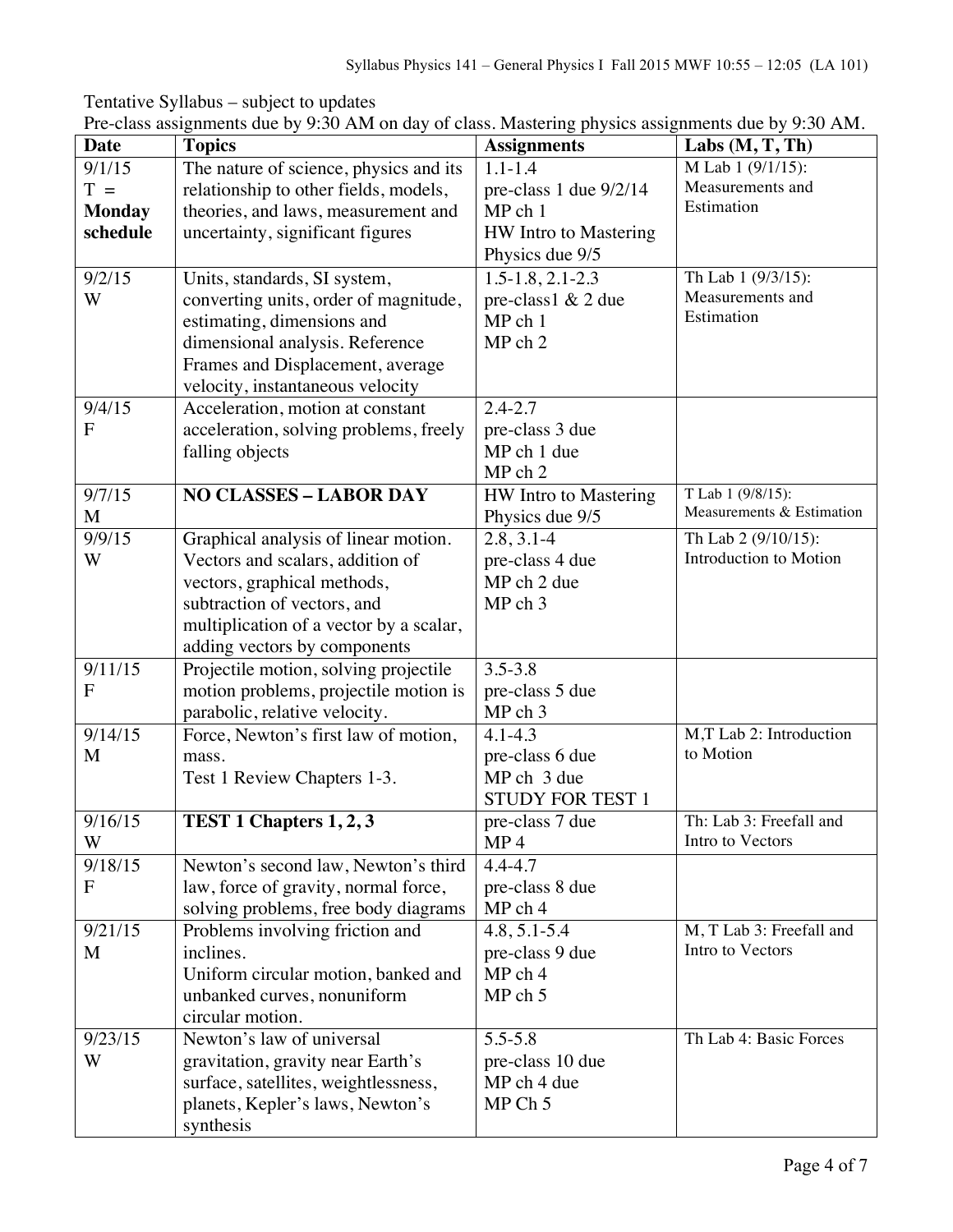| <b>Date</b>    | <b>Topics</b>                           | <b>Assignments</b> | Labs $(M, T, Th)$         |
|----------------|-----------------------------------------|--------------------|---------------------------|
| 9/25/15        | Moon rises, types of forces in nature   | 5.9-5.10, 6.1-6.2  |                           |
| $\mathbf{F}$   |                                         | pre-class 11 due   |                           |
|                | Work done by constant and varying       | MPch 5             |                           |
|                | force                                   | MP ch 6            |                           |
| 9/28/15        | KE and the work energy principle,       | $6.3 - 6.7$        | M, T Lab 4: Basic Forces  |
| M              | potential energy, conservative and      | Pre-class 12 due   |                           |
|                | nonconservative forces, mechanical      | MP ch 5 due        |                           |
|                | energy and its conservation, problem    | MP ch 6            |                           |
|                | solving using conservation of           |                    |                           |
|                | mechanical energy                       |                    |                           |
| 9/30/15        | Other forms of energy and energy        | $6.8 - 6.10$       | Th Lab 5: Circular Motion |
| W              | transformations; the law of             | pre-class 13 due   |                           |
|                | conservation of energy, energy          | MP ch 6            |                           |
|                | conservation with dissipative forces:   | STUDY for test 2   |                           |
|                | solving problems. Review                |                    |                           |
| 10/2/15        | Review Chapters 4, 5, 6                 | pre-class 14 due   |                           |
| $\mathbf{F}$   |                                         | MP ch 6 due        |                           |
|                |                                         | STUDY for test 2   |                           |
| 10/5/15        | Test 2 Chapters 4, 5, 6                 | pre-class 15 due   | M, T Lab 5: Circular      |
| M              |                                         | MP Ch 7            | Motion                    |
| 10/7/15        | Momentum and its relation to force,     | $7.1 - 7.4$        | Th Lab 6: Energy          |
| W              | conservation of momentum,               | pre-class 16 due   |                           |
|                | collisions and impulse, conservation    | MP ch 7            |                           |
|                | of energy and momentum in               |                    |                           |
|                | collisions                              |                    |                           |
| 10/9/15        | Elastic collisions in 1D, inelastic     | $7.5 - 7.10$       |                           |
| $\overline{F}$ | collisions, collisions in 2D, center of | pre-class 17 due   |                           |
|                | mass, center of mass for humans, cm     | MP ch 7            |                           |
|                | and translational motion                |                    |                           |
| 10/12/15       | Angular quantities, constant angular    | $8.1 - 8.3$        | M, T Lab 6: Energy        |
| M              | acceleration, rolling motion (no        | pre-class 18 due   |                           |
|                | slipping)                               | MP ch 7 due        |                           |
|                |                                         | MP ch 8            |                           |
| 10/14/15       | Torque, rotational dynamics; torque     | 8.4-8.6            | Th Lab 7: Momentum        |
| W              | and rotational inertia, solving         | pre-class 19 due   |                           |
|                | problems in rotational dynamics         | MP ch 8            |                           |
| 10/16/15       | Rotational KE, angular momentum         | 8.7-8.9            |                           |
| ${\bf F}$      | and its conservation, vector nature of  | pre-class 20 due   |                           |
|                | angular quantities                      | MP ch 8            |                           |
|                |                                         |                    |                           |
| 10/19/15       | Equilibrium, statics, muscles and       | 9.1-9.4            | M, T Lab 7: Momentum      |
| M              | joints, stability and balance           | pre-class 21 due   |                           |
|                |                                         | MP ch 8 due        |                           |
|                |                                         | MP ch 9            |                           |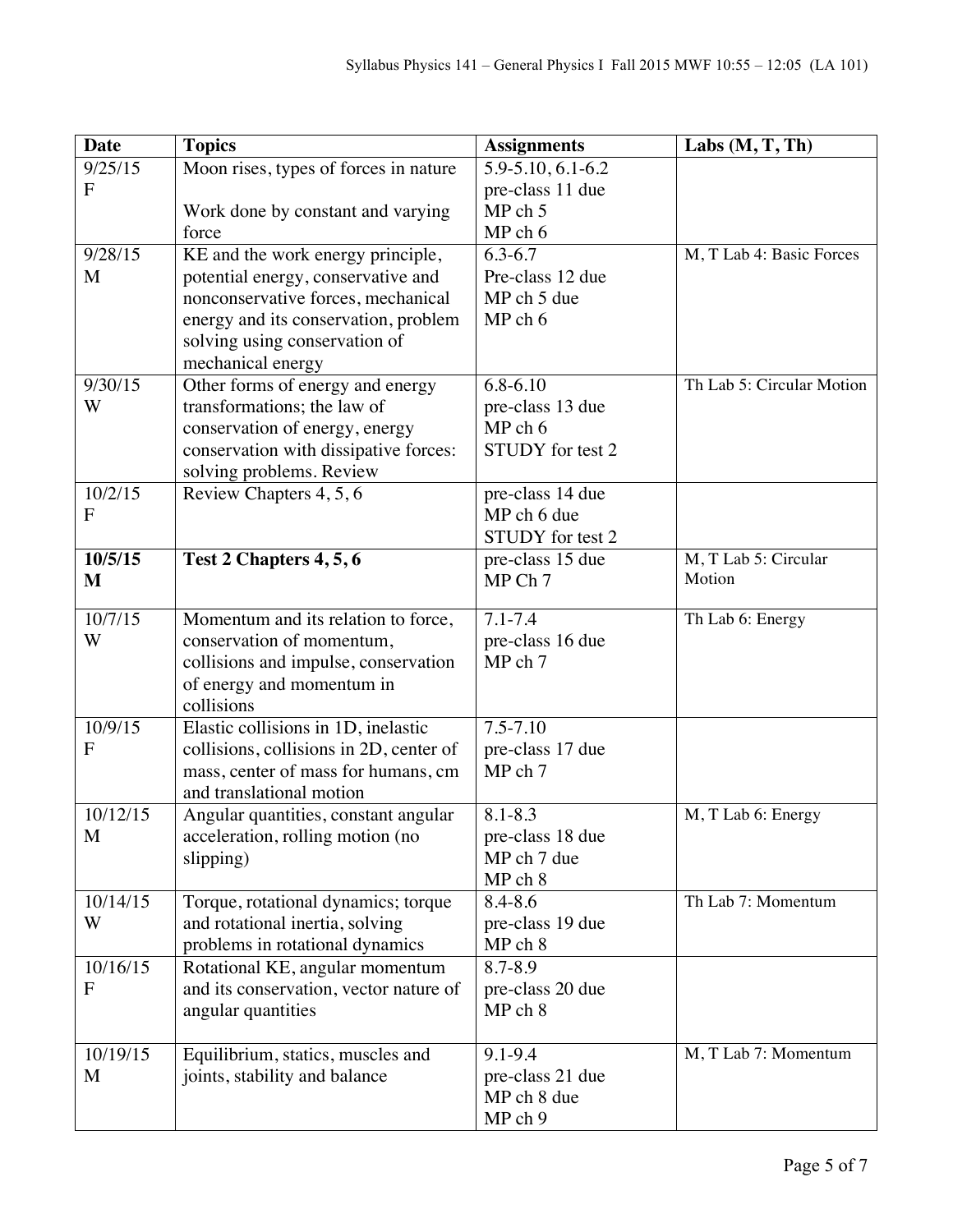| <b>Date</b>    | <b>Topics</b>                                                          | <b>Assignments</b>           | Labs $(M, T, Th)$                 |
|----------------|------------------------------------------------------------------------|------------------------------|-----------------------------------|
| 10/21/15       | Elasticity; stress & strain, fracture,                                 | 9.5-9.7                      | Th Lab 8: Rotation                |
| W              | spanning a space: arches and domes                                     | pre-class 22 due             |                                   |
|                |                                                                        | MP ch 9                      |                                   |
|                |                                                                        | <b>STUDY</b>                 |                                   |
| 10/23/15       | <b>Fall Break Day, No Classes</b>                                      | MP ch 9                      |                                   |
| $\mathbf{F}$   |                                                                        | <b>STUDY</b>                 |                                   |
| 10/26/15       | <b>REVIEW 7, 8, 9</b>                                                  | pre-class 23 due             | M, T Lab 8: Rotation              |
| M              |                                                                        | MP ch 9 due                  |                                   |
|                |                                                                        | <b>STUDY</b>                 |                                   |
| 10/28/15       | <b>TEST 3 CH 7, 8, 9</b>                                               | pre-class 24 due             | Th Lab 9: Equilibrium             |
| W              |                                                                        | <b>CH 10</b>                 |                                   |
| 10/30/15       | Phases of matter, density and specific                                 | $10.1 - 10.5$                |                                   |
| F              | gravity, pressure in fluids,                                           | pre-class 25 due             |                                   |
|                | atmospheric pressure and gauge                                         | MP ch 10                     |                                   |
|                | pressure, Pascal's principle                                           |                              |                                   |
| 11/2/15        | Measurement of pressure, buoyancy                                      | $10.6 - 10.10$               | M, T Lab 9: Equilibrium           |
| M              | and Archimedes' principle, fluids in                                   | pre-class 26                 |                                   |
|                | motion; equation of continuity,                                        | MP ch 10                     |                                   |
|                | Bernoulli's equation, applications of                                  |                              |                                   |
|                | Bernoulli's equation                                                   |                              |                                   |
| 11/4/15        | Viscosity, flow in tubes, blood flow,                                  | $10.11 - 10.14$              | Th Lab 10: Buoyancy and<br>Fluids |
| W              | surface tension, capillarity, pumps                                    | pre-class 27                 |                                   |
|                | and heart                                                              | MP ch 10                     |                                   |
| 11/6/15<br>F   | Simple harmonic motion, energy,                                        | $11.1 - 11.6$                | (Last day to drop classes)        |
|                | period, sinusoidal nature, simple                                      | pre-class 28<br>MP ch 10 due |                                   |
|                | pendulum, damped harmonic motion,<br>forced oscillations and resonance | MP ch 11                     |                                   |
|                |                                                                        |                              |                                   |
| 11/9/15        | Wave motion, types of waves,                                           | 11.7-11.12                   | M, T Lab 10: Buoyancy             |
| M              | reflection and transmission,                                           | pre-class 29                 | and Fluids                        |
|                | interference and superposition                                         | MP ch 11                     |                                   |
|                | principle, standing waves resonance                                    |                              |                                   |
| 11/11/15       | Characteristics of sound, intensity of                                 | $12.1 - 12.5$                | Th Lab 11: Simple                 |
| W              | sound, the ear, sources of sound,                                      | pre-class 30                 | Harmonic Oscillator               |
|                | quality of sound, noise, superposition                                 | MP ch 11 due                 |                                   |
|                |                                                                        | MP ch 12                     |                                   |
| 11/13/15       | Interference, beats, Doppler effect,                                   | 12.6-12.9                    |                                   |
| $\overline{F}$ | Shock waves, sonic booms,                                              | pre-class 31                 |                                   |
|                | applications                                                           | MP ch 12                     |                                   |
| 11/16/15       | <b>REVIEW</b>                                                          | <b>STUDY</b>                 | M, T Lab 11: Simple               |
| $\mathbf{M}$   | <b>TEST 4 CH 10, 11, 12</b>                                            | pre-class 32<br>MP ch 12 due | Harmonic Oscillator               |
|                |                                                                        |                              |                                   |
| 11/18/15<br>W  | Atomic theory of matter, temperature,                                  | 13.1-13.5                    | Th Lab 12: Straw Music            |
|                | thermometers, thermal equilibrium,                                     | pre-class 33<br>MP ch 13     |                                   |
|                | Zeroth law, thermal expansion, gas                                     |                              |                                   |
|                | law, absolute temperature                                              |                              |                                   |